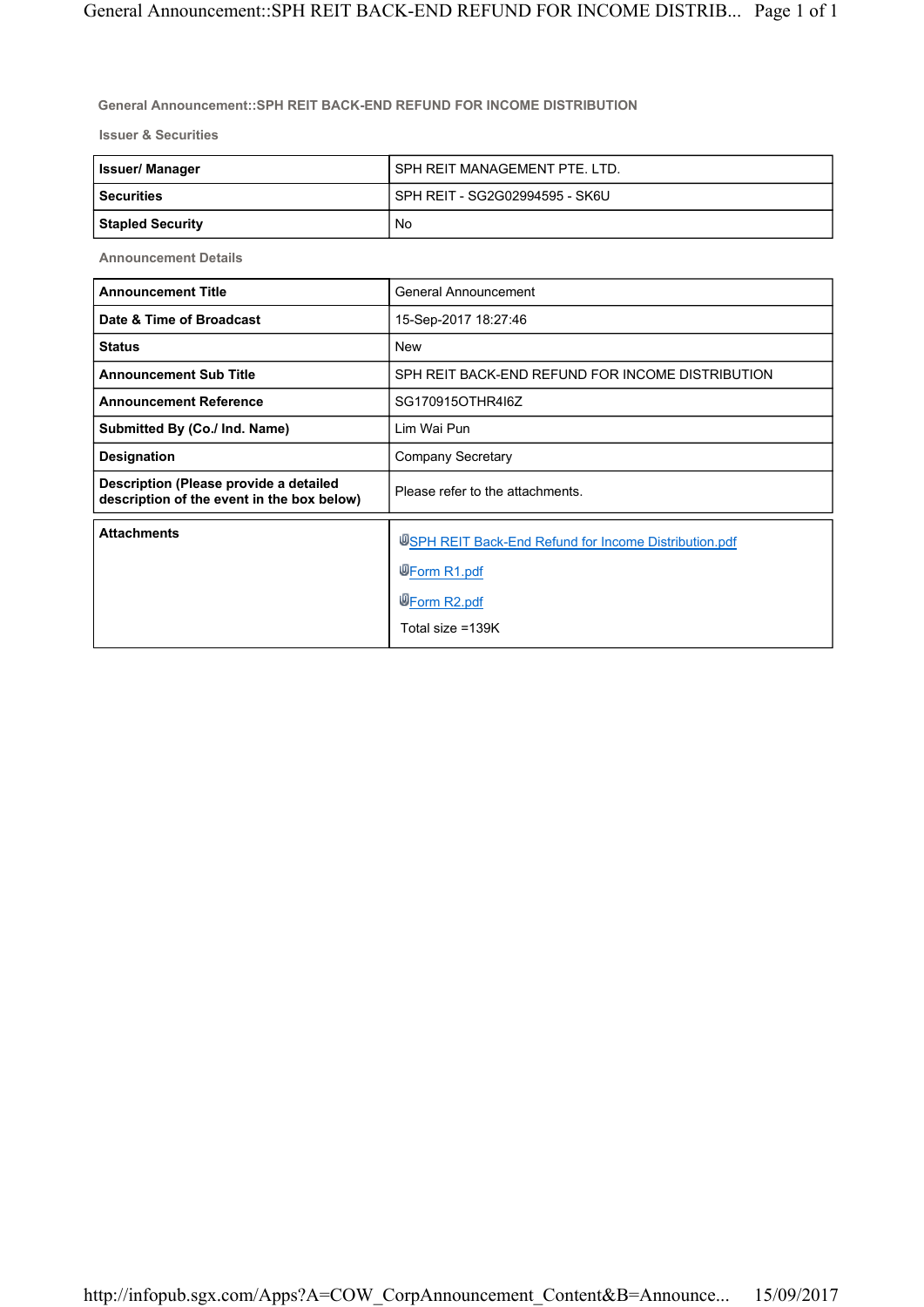

15 September 2017

To: All Depository Agents and Foreign Non-Individual Unitholders

Dear Sir/Madam,

# **SPH REIT BACK-END REFUND FOR INCOME DISTRIBUTION**

1. The purpose of this Circular is to explain the mechanism for the back-end refund with respect to income distributions from SPH REIT.

# **Background**

2. The changes in the applicable tax rate on distributions made by Real Estate Investment Trusts ("REITs") listed on the Singapore Exchange to individuals (include both local and foreign individuals) and foreign non-individual investors that were announced in the 2004, 2005, 2010 and 2015 Budget Statements have been legislated in the Singapore Income Tax Act.

In this regard, we set out the tax rate changes and the implications on the unitholders of SPH REIT as follows:

(a) The Budget Statement 2004 announced that specified Singapore-sourced investment income derived directly by individuals from financial instruments will be exempted from tax with effect from the Year of Assessment 2005. In this respect, all individuals (excluding partnerships) will receive their gross distributions from SPH REIT without tax being deducted at source. The tax exemption will apply to distributions made out of taxable income that was earned by SPH REIT from and including 24 July 2013 and is applicable to individuals who receive such distribution as investment income. Individuals who receive such distributions as gains or profits from any trade, business or profession will continue to be taxable and are required to declare such distribution as income in their tax returns.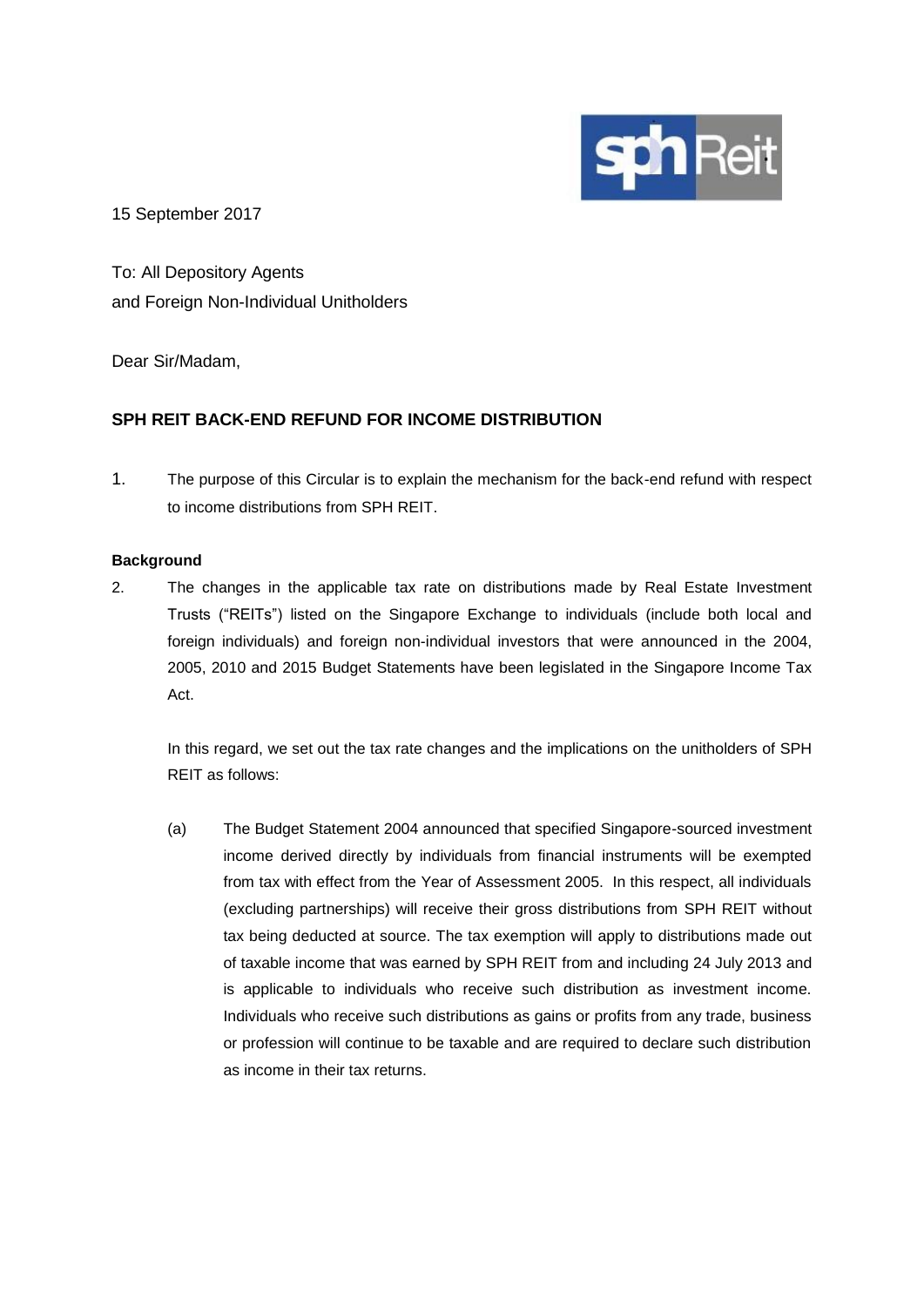- (b) The Budget Statement 2005 announced that the tax rate applicable to distributions made to foreign non-individual investors during the period from 18 February 2005 to 17 February 2010 will be reduced from 20% to 10%. The deadline of 17 February 2010 was extended to 31 March 2015 and 31 March 2020 as announced in the Budget Statement 2010 and 2015 respectively. In this respect, foreign non-individual investors will receive their taxable transparent income distributions from SPH REIT after tax deduction at source at the reduced rate of 10% from 24 July 2013 to 31 March 2020.
- 3. The changes in the applicable tax rate on distributions made by REITs listed on the Singapore Exchange to exempt non-corporate investors have been legislated in the Singapore Income Tax Act. In this respect, all exempt non-corporate investors will receive their gross distributions from SPH REIT without tax being deducted at source. The tax exemption will apply to distributions made out of taxable income that was earned by SPH REIT from and including 24 July 2013.
- 4. A foreign non-individual investor refers to a person (other than an individual) who is not a resident of Singapore for income tax purposes and:
	- (a) who does not have a permanent establishment in Singapore; or
	- (b) who carries on any operation in Singapore through a permanent establishment in Singapore, where the funds used by that investor to acquire the units in SPH REIT are not obtained from that operation.
- 5. An exempt non-corporate investor is one who is:
	- (a) a charity registered under the Charities Act (Cap. 37) or established by any written law; or
	- (b) a town council; or
	- (c) a statutory board; or
	- (d) a co-operative society registered under the Co-operative Societies Act (Cap. 62); or
	- (e) a trade union registered under the Trade Unions Act (Cap. 333).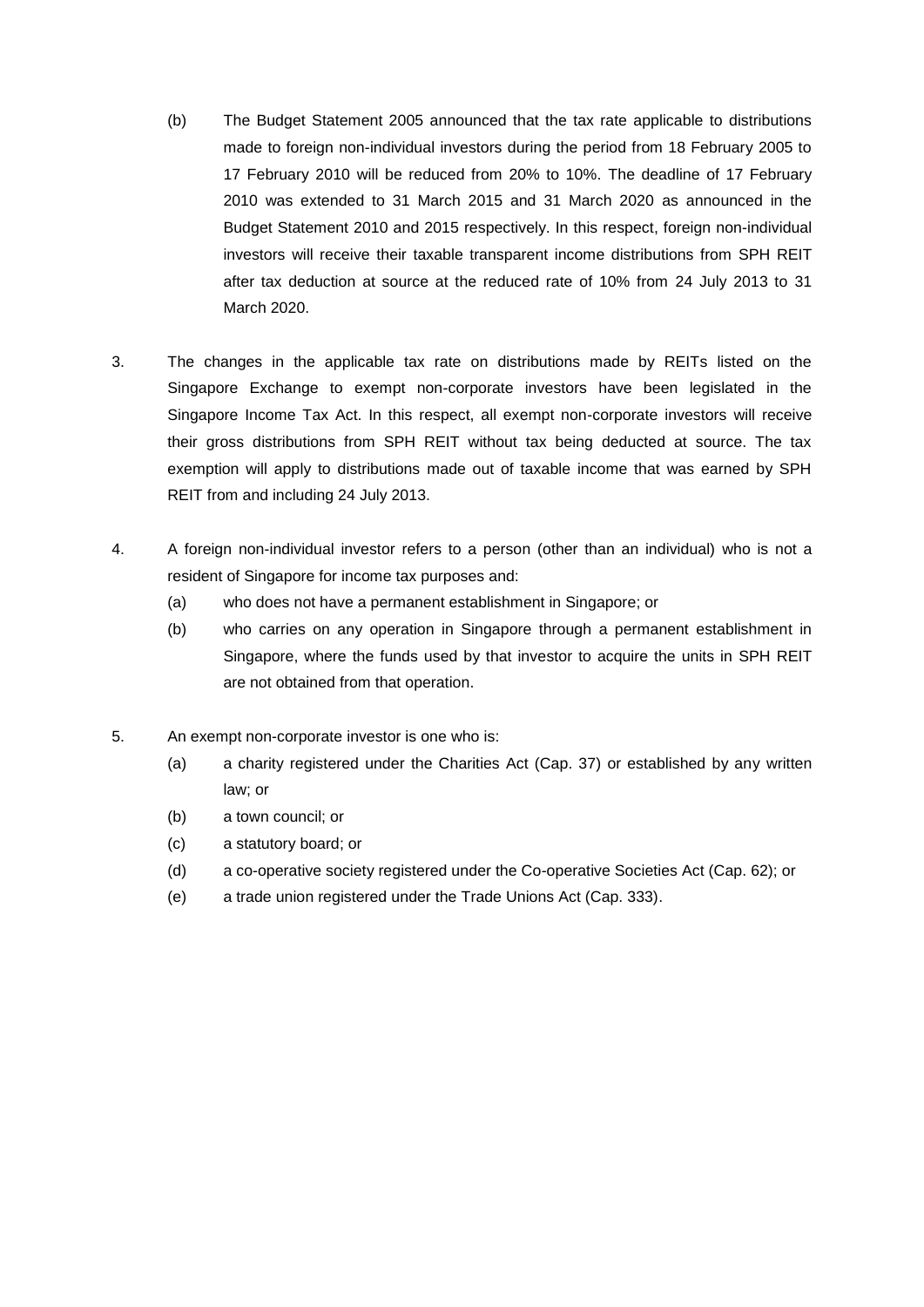6. We are pleased to inform you that the abovementioned tax exemption and reduced rate of tax applies to future income distributions as well as the taxable transparent income distribution made to-date by SPH REIT in the following periods:

| <b>Period</b>                           | <b>Distribution</b><br>per unit (cents) | <b>Payment Date</b> | <b>Group Affected</b>                                                 |
|-----------------------------------------|-----------------------------------------|---------------------|-----------------------------------------------------------------------|
| 24 July to 31 August 2013               | 0.56                                    | 14 February<br>2014 | Individuals, foreign non-<br>individuals and exempt<br>non-corporates |
| 1 September to 30<br>November 2013      | 1.30                                    | 14 February<br>2014 | Individuals, foreign non-<br>individuals and exempt<br>non-corporates |
| 1 December 2013 to 28<br>February 2014  | 1.39                                    | 14 May 2014         | Individuals, foreign non-<br>individuals and exempt<br>non-corporates |
| 1 March 2014 to 31 May<br>2014          | 1.35                                    | 14 August<br>2014   | Individuals, foreign non-<br>individuals and exempt<br>non-corporates |
| 1 June 2014 to 31 August<br>2014        | 1.39                                    | 14 November<br>2014 | Individuals, foreign non-<br>individuals and exempt<br>non-corporates |
| 1 September 2014 to 30<br>November 2014 | 1.33                                    | 13 February<br>2015 | Individuals, foreign non-<br>individuals and exempt<br>non-corporates |
| 1 December 2014 to 28<br>February 2015  | 1.40                                    | 15 May 2015         | Individuals, foreign non-<br>individuals and exempt<br>non-corporates |
| 1 March 2015 to 31 May<br>2015          | 1.35                                    | 14 August<br>2015   | Individuals, foreign non-<br>individuals and exempt<br>non-corporates |
| 1 June 2015 to 31 August<br>2015        | 1.39                                    | 16 November<br>2015 | Individuals, foreign non-<br>individuals and exempt<br>non-corporates |
| 1 September 2015 to 30<br>November 2015 | 1.33                                    | 15 February<br>2016 | Individuals, foreign non-<br>individuals and exempt<br>non-corporates |
| 1 December 2015 to 29<br>February 2016  | 1.40                                    | 13 May 2016         | Individuals, foreign non-<br>individuals and exempt<br>non-corporates |
| 1 March 2016 to 31 May<br>2016          | 1.36                                    | 16 August<br>2016   | Individuals, foreign non-<br>individuals and exempt<br>non-corporates |
| 1 June 2016 to 31 August<br>2016        | 1.41                                    | 16 November<br>2016 | Individuals, foreign non-<br>individuals and exempt<br>non-corporates |
| 1 September 2016 to 30<br>November 2016 | 1.34                                    | 16 February<br>2017 | Individuals, foreign non-<br>individuals and exempt<br>non-corporates |
| 1 December 2016 to 28<br>February 2017  | 1.40                                    | 22 May 2017         | Individuals, foreign non-<br>individuals and exempt<br>non-corporates |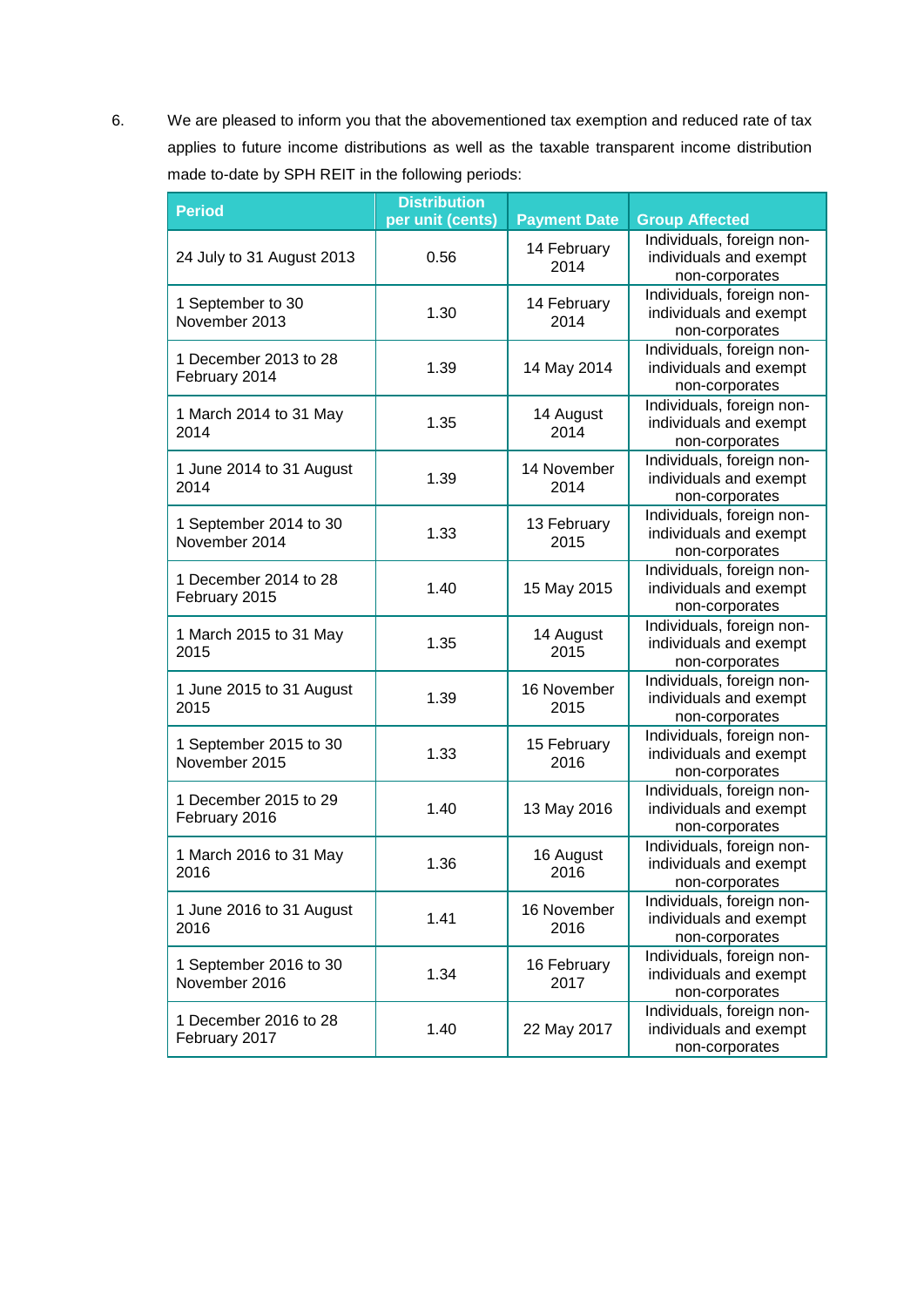## **Application of this Circular**

- 7. If tax at the prevailing corporate tax rate has been deducted from the abovementioned past income distributions in respect of the units held by you in your capacity as a Depository Agent for the benefit of non-individual investor, the Trustee and the Manager of SPH REIT have now worked out an arrangement with the Inland Revenue Authority of Singapore (IRAS) to facilitate the back-end refund of the tax over-deducted from these income distributions made to you in respect of units that were held by you. The back-end refund will facilitate the return of excess tax withheld from the above-mentioned distributions.
- 8. If individuals and exempt non-corporate investors who hold their units through you as a Depository Agent had also received the abovementioned income distribution after tax deduction at the prevailing corporate tax rate, instead of gross distributions, this back-end refund arrangement will also be extended to process refund of the tax over-deducted to these individuals and exempt non-corporate investors.
- 9. Foreign non-individual investors who hold SPH REIT units directly and had received the abovementioned income distribution after tax deduction at the prevailing corporate tax rate instead of 10% can use this back-end refund arrangement to claim the refund of the tax overdeducted.
- 10. To enable the Trustee of SPH REIT to ascertain the tax status of the beneficiaries to the units held by you (i.e. individuals / foreign non-individual investors / exempt non-corporate investors) before the request for refund can be submitted to the IRAS, you will need to make a declaration in a prescribed form. A sample of the forms is attached. Form R1 is for foreign non-individual investors and exempt non-corporate investors who hold SPH REIT units directly and Form R2 and Annexes is for Depository Agents.
- 11. We would like to draw your attention to the notes set out in the declaration form. Please read the notes carefully before you complete the form.
- 12. Your declaration of the status of the beneficial owner or beneficial owners of the units deposited in a particular sub-account (i.e. individuals / foreign non-individual investors / exempt non-corporate investors) must be properly substantiated. You must ensure that you have appropriate documents to support your declaration. Where the units are held through more than one-tier of nominees, please note that the confirmation must be from the ultimate beneficial owners. You do not need to submit these substantiating documents with the declaration forms. Please also ensure that you keep records of the amount of distributions made to each beneficial owner as the IRAS may require such information.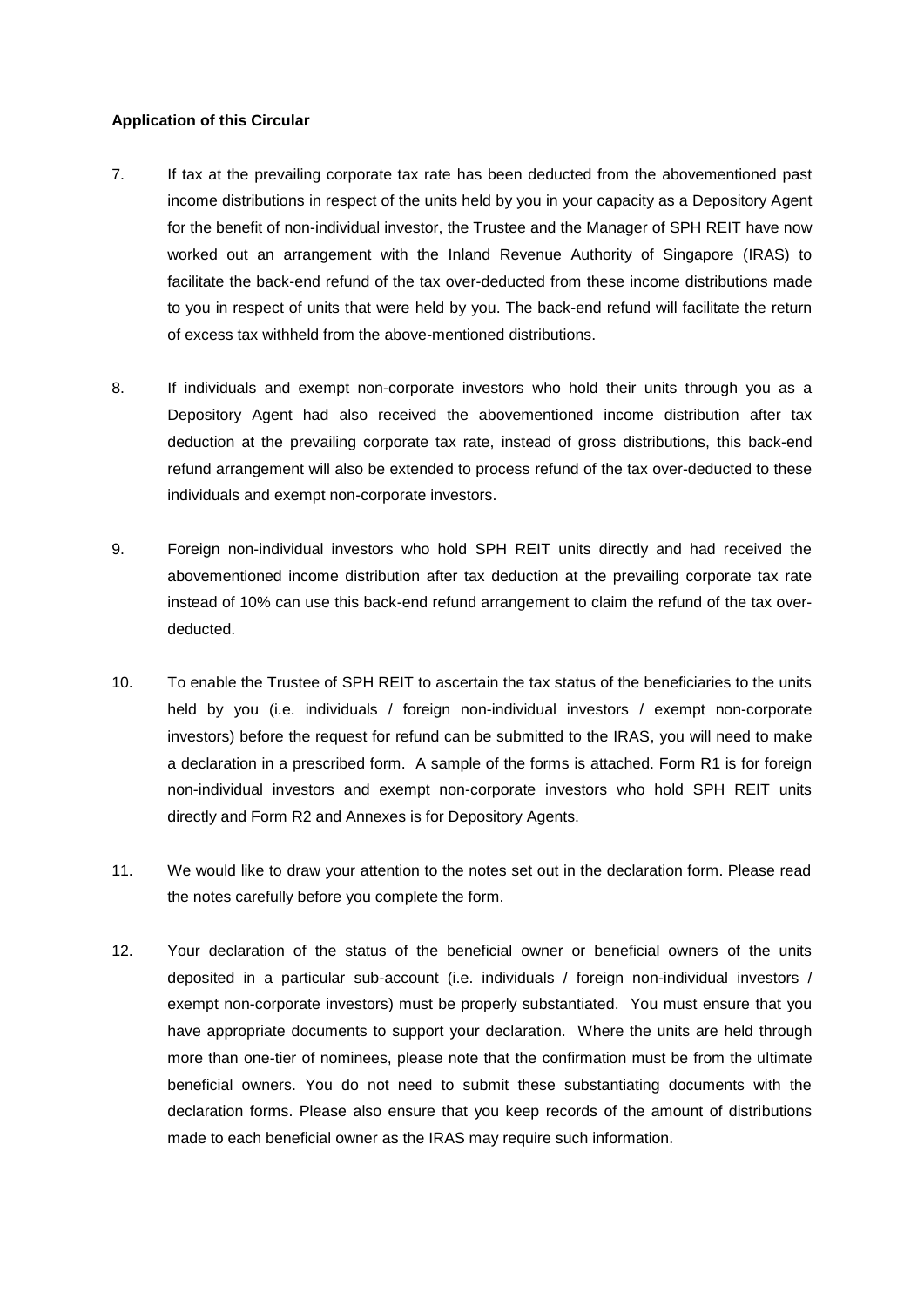- 13. It should be noted that the IRAS may audit the declaration form(s) made by you and may require you to provide evidence to substantiate your declaration. If it is found by the IRAS that you have not exercised due care and diligence in your declaration or have provided incorrect information, the IRAS may impose penalties as provided under sections 95 and 96 of the Singapore Income Tax Act. You may also be excluded from this arrangement thereafter and all future distributions made to you in respect of units held by you in your capacity as a foreign non-individual, exempt non-corporate investor or Depository Agent will be net of tax deducted at the prevailing corporate tax rate.
- 14. Please enclose all original Singapore Income Tax Certificates or Annual Distribution Statements issued by The Central Depository (Pte) Ltd in respect of the requests for the refund of tax previously paid at the prevailing corporate tax rate in respect of units held by foreign non-individuals and exempt non-corporate investors directly, and through Depository Agent, and individuals who hold units through Depository Agent.
- 15. For Depository Agents, please use the soft copy of the excel spreadsheet (emailed together with this Circular) to furnish the particulars required in the Annexes to the declaration forms. Please indicate clearly and put in separate declaration for the respective income distribution periods. Please staple the original declaration form and the completed Annexes together when you return the completed forms to Boardroom Corporate & Advisory Services Pte. Ltd. Please also email a soft copy of the completed Annexes to Boardroom Corporate & Advisory Services Pte. Ltd at srs.teamC@boardroomlimited.com.
- 16. Foreign non-individual investors and exempt non-corporate investors who hold SPH REIT units directly will have to indicate clearly and submit separate declaration for each income distribution period. Please staple the original declaration form and the completed Form R1 together when you return the completed forms to Boardroom Corporate & Advisory Services Pte. Ltd.
- 17. The Manager of SPH REIT will be processing the back-end refund twice a year but reserves the right to end the half-yearly back-end process if it is deemed to be no longer necessary with advance notice.
- 18. Following from the above, you will have to return the completed declaration form to Boardroom Corporate & Advisory Services Pte. Ltd. within the time limit stipulated for each back-end refund OR within the time limit, currently envisaged to be on every 15 May and every 15 November of the year. If the stipulated dates happen to fall on a weekend or public holiday, the deadline will be the next working day.
- 19. Please refer to SPH REIT's website at http://www.sphreit.com.sg/ to download the relevant forms.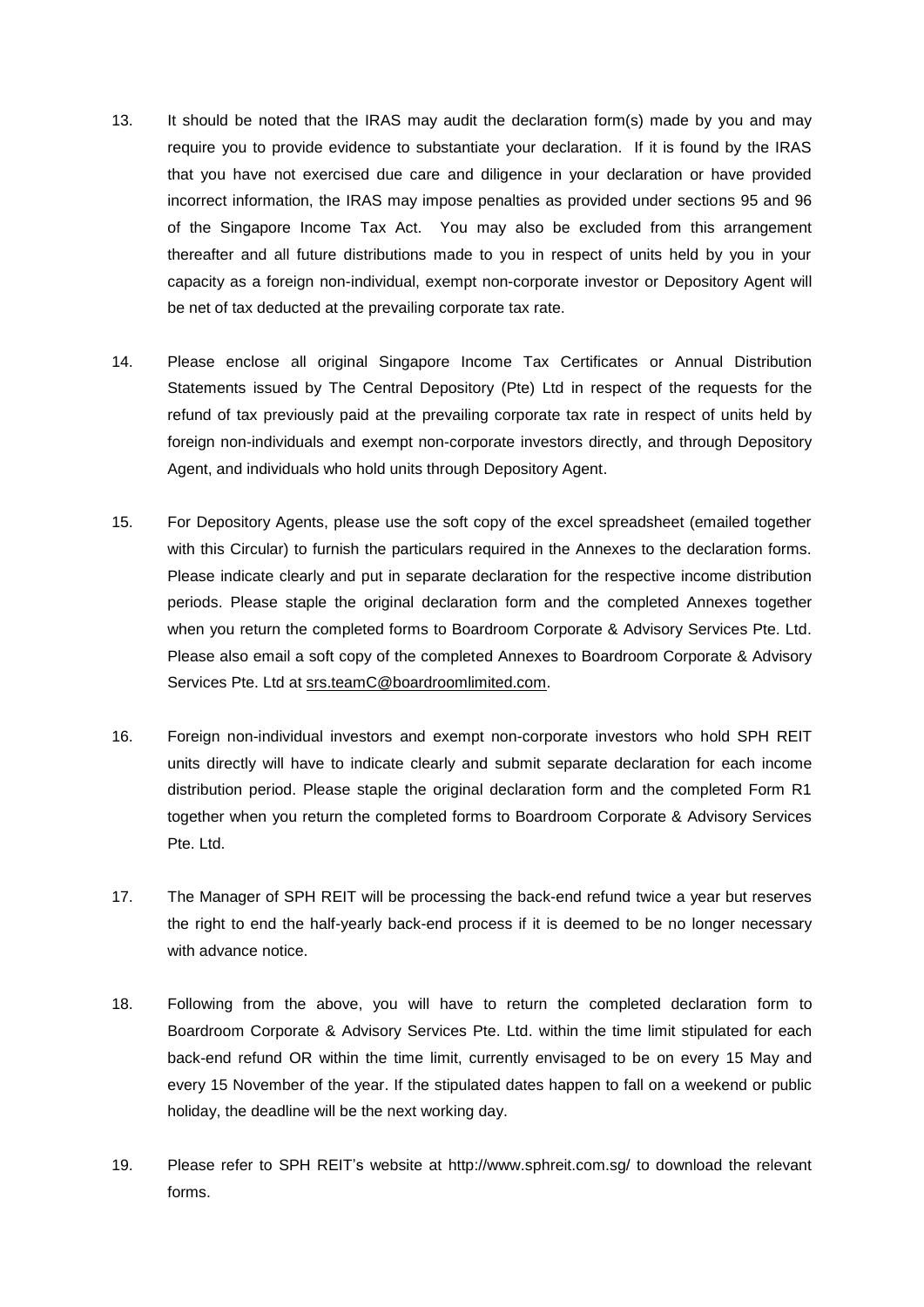- 20. The amount of tax over-deducted will be refunded to you only after the IRAS has refunded this amount to the Trustee of SPH REIT.
- 21. For more information, please refer to the list of FAQs accompanying this circular.

By Order of the Board SPH REIT Management Pte. Ltd. (Company Registration No: 201305497E) As manager of SPH REIT

Lim Wai Pun Khor Siew Kim Company Secretaries 15 September 2017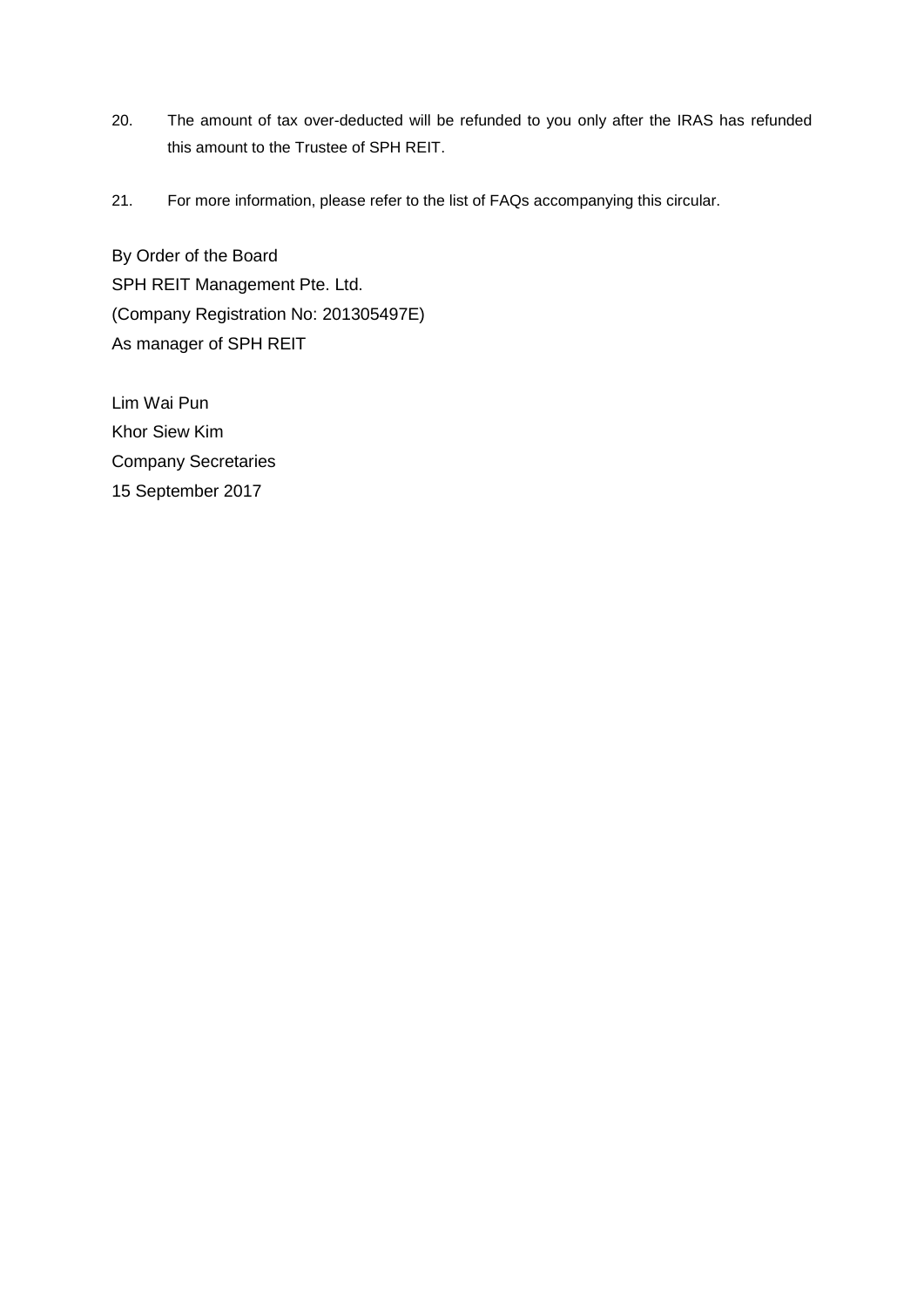To: Boardroom Corporate & Advisory Services Pte. Ltd. 50 Raffles Place #32-01 Singapore Land Tower Singapore 048623

### **DECLARATION FOR SINGAPORE TAX PURPOSES FORM R1 (FOREIGN NON-INDIVIDUALS AND EXEMPT NON-CORPORATES) CLAIMING OF TAX REFUND FOR INCOME DISTRIBUTION FOR PERIOD FROM \_\_\_\_\_\_\_\_\_\_\_\_\_\_\_\_\_\_\_\_\_\_\_\_ TO \_\_\_\_\_\_\_\_\_\_\_\_\_\_\_\_\_\_\_**

| Name of registered holder :<br>Address: | Securities Account No.:<br>Holding: | <b>Units</b> |
|-----------------------------------------|-------------------------------------|--------------|
| Name of Counter: SPH REIT               |                                     |              |

### **Please read the following important notes carefully before completion of this Form:**

This Form is for tax refund claims only and is applicable to foreign non-individual investors and exempt non-corporate investors as follows:

- (i) in relation to foreign non-individuals, distributions made by SPH REIT during the period from 24 July 2013 to 31 March 2020 in respect of SPH REIT units registered in their own names and where tax at the prevailing corporate tax rate (currently 17%), instead of the reduced rate of 10%, had been deducted from such distributions; and
- (ii) in relation to exempt non-corporates, distributions made by SPH REIT on or after 24 July 2013 in respect of SPH REIT units registered in their own names and where tax at the prevailing corporate tax rate (currently 17%) had been deducted from such distributions.

You are a foreign non-individual investor if you are not a resident of Singapore  $^1$  for income tax purposes and:

- (a) you do not have a permanent establishment<sup>2</sup> in Singapore; or
- (b) you carry on any operation in Singapore through a permanent establishment<sup>2</sup> in Singapore, where the funds used by you to acquire the units in SPH REIT are not obtained from that operation.

You are an exempt non-corporate investor if you are:

- (a) a charity registered under the Charities Act (Cap. 37) or established by any written law; or
- (b) a town council; or
- (c) a statutory board; or
- (d) a co-operative society registered under the Co-operative Societies Act (Cap. 62); or
- (e) a trade union registered under the Trade Unions Act (Cap. 333)

If you are a foreign non-individual investor or an exempt non-corporate investor and tax at the prevailing corporate tax rate (currently 17%) had been deducted from the distributions made to you in respect of units held by you, you can claim a refund of the tax over-deducted from the Inland Revenue Authority of Singapore (IRAS) through the Trustee and the Manager of SPH REIT.

To claim the tax refund from IRAS and to enable the Trustee and the Manager of SPH REIT to ascertain whether you are entitled to the reduced tax rate of 10% or tax exemption, you will need to make a declaration in this Form.

The Trustee and the Manager of SPH REIT will rely on the declaration made in this Form to determine if you are entitled to a refund. Please therefore ensure that this Form is completed in full and legibly and is returned to Boardroom Corporate & Advisory Services Pte. Ltd. Failure to comply with any of these requirements will render this Form invalid and the Trustee and the Manager will not be able to determine if you are entitled to a tax refund.

If you are eligible for the reduced rate of 10% or tax exemption, the amount of tax over-deducted will be refunded to you only after the IRAS has refunded the amount to the Trustee.

Please make sure that the information given and the declaration made in this Form is true and correct. The making of a false or incorrect declaration constitutes an offence under the Income Tax Act and the Declarant shall be liable to the appropriate penalties imposed under the said Act.

### **Please use a separate tax declaration form (Form R1) for each income distribution period.**

**Foreign non-individuals and exempt non-corporates who hold their units through Depository Agents should contact their Depository Agent as any claim for refund of the tax over-deducted from distributions made in respect of units that were held by a Depository Agent will be processed through the Depository Agent.**

This Form is to be returned to Boardroom Corporate & Advisory Services Pte. Ltd., 50 Raffles Place, #32-01 Singapore Land Tower, Singapore 048623. The Trustee and the Manager of SPH REIT will collate all declarations received on a half-yearly basis (by *15 May* and *15 November*) and submit a claim for tax refund to the IRAS on a half-yearly basis.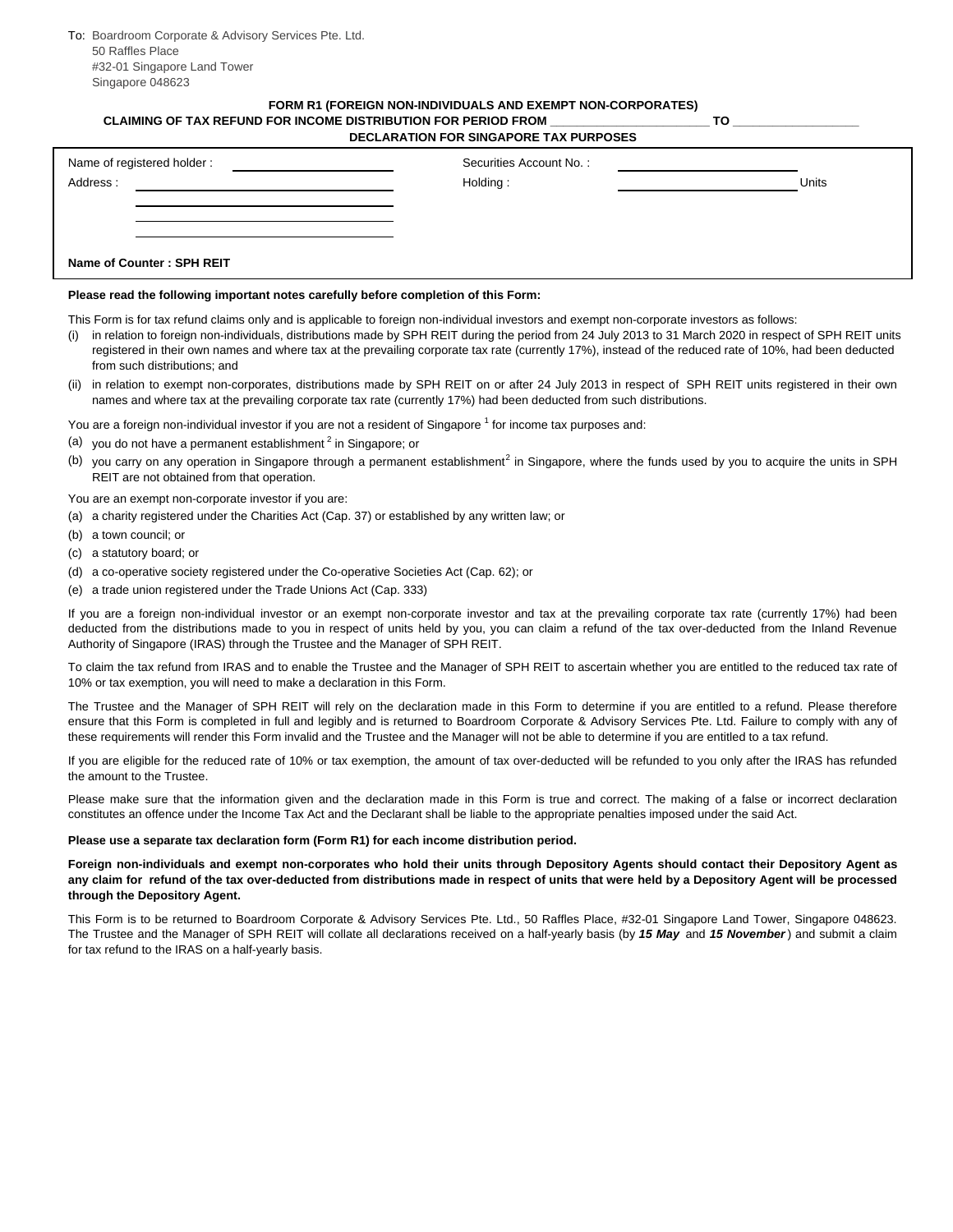| <b>Declaration</b>                                                                                                                                                                           |                                                                                                                                                                                                                                |    |    |
|----------------------------------------------------------------------------------------------------------------------------------------------------------------------------------------------|--------------------------------------------------------------------------------------------------------------------------------------------------------------------------------------------------------------------------------|----|----|
|                                                                                                                                                                                              |                                                                                                                                                                                                                                |    |    |
| Entity") hereby declare that the Entity is the beneficial owner of the holdings relating to the distribution for the period from<br>and that:                                                |                                                                                                                                                                                                                                |    | to |
| Tick (/) either the "Yes" or "No" box                                                                                                                                                        | Yes                                                                                                                                                                                                                            | No |    |
| For foreign non-individual investor:                                                                                                                                                         |                                                                                                                                                                                                                                |    |    |
| (a) the Entity is not a resident of Singapore <sup>1</sup> for income tax purposes; and                                                                                                      |                                                                                                                                                                                                                                |    |    |
| (b) the Entity does not have a permanent establishment $2$ in Singapore.<br>If your reply to (b) is "No", please proceed with (c) -                                                          |                                                                                                                                                                                                                                |    |    |
| (c) the funds used to acquire the holdings in SPH REIT are not obtained from any operation<br>carried on in Singapore through a permanent establishment <sup>2</sup> in Singapore.           |                                                                                                                                                                                                                                |    |    |
| For exempt non-corporate investor:<br>(d) the Entity is:                                                                                                                                     |                                                                                                                                                                                                                                |    |    |
| - a charity registered under the Charities Act (Cap. 37) or established by any written law                                                                                                   |                                                                                                                                                                                                                                |    |    |
| - a town council                                                                                                                                                                             |                                                                                                                                                                                                                                |    |    |
| - a statutory board                                                                                                                                                                          |                                                                                                                                                                                                                                |    |    |
| - a co-operative society registered under the Co-operative Societies Act (Cap. 62)                                                                                                           |                                                                                                                                                                                                                                |    |    |
| - a trade union registered under the Trade Unions Act (Cap. 333)                                                                                                                             |                                                                                                                                                                                                                                |    |    |
| Please find attached the Subsidiary Income Tax Certificate that was issued for the distribution, or the Annual Distribution Statement, in respect of which<br>this claim for refund is made. |                                                                                                                                                                                                                                |    |    |
|                                                                                                                                                                                              | Date: the contract of the contract of the contract of the contract of the contract of the contract of the contract of the contract of the contract of the contract of the contract of the contract of the contract of the cont |    |    |
|                                                                                                                                                                                              |                                                                                                                                                                                                                                |    |    |
|                                                                                                                                                                                              |                                                                                                                                                                                                                                |    |    |

 $<sup>1</sup>$  For the purpose of the distribution, a company is not a tax resident in Singapore if the management and control of its business is exercised outside Singapore during the</sup> respective calendar year in which the distribution was made and there is no intention to change the management and control of its business to Singapore.

(i) carries on supervisory activities in connection with a building or work site or a construction, installation or assembly project; or  $^{2}$  Under the Singapore Income Tax Act, permanent establishment means a fixed place where a business is wholly or partly carried on including a place of management, a branch, an office, a factory, a warehouse, a workshop, a farm or plantation, a mine, oil well, quarry or other place of extraction of natural resources, a building or work site or a construction, installation or assembly project. A unitholder shall be deemed to have a permanent establishment in Singapore if it:

(ii) has another person acting on the unitholder's behalf in Singapore who:

(a) has and habitually exercises an authority to conclude contracts;

(b) maintains stock of goods or merchandise for the purpose of delivery on the unitholder's behalf; or

(c) habitually secures orders wholly or almost wholly for the unitholder or for such other enterprises as are controlled by the unitholder.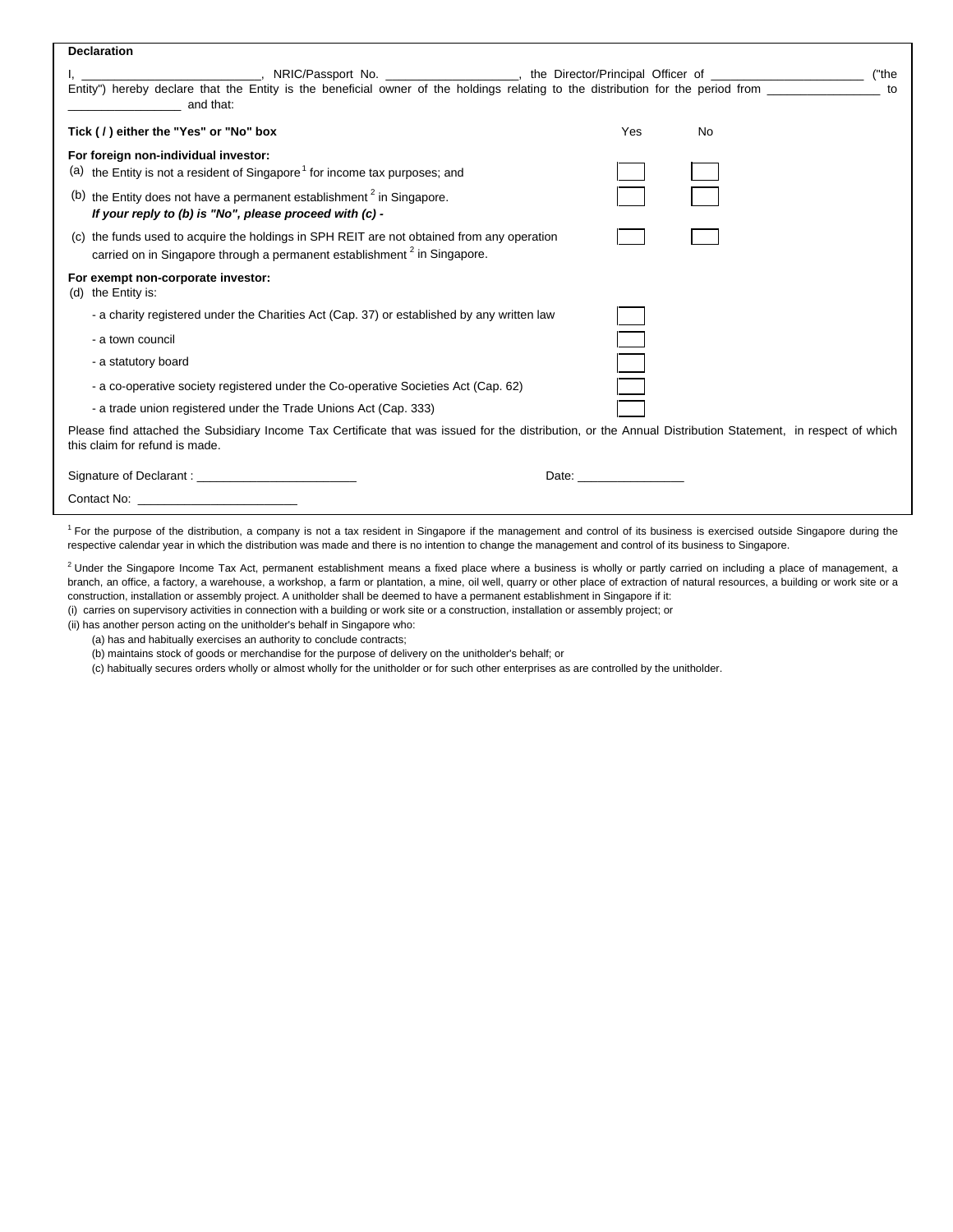To: Boardroom Corporate & Advisory Services Pte. Ltd. 50 Raffles Place #32-01 Singapore Land Tower Singapore 048623

# **FORM R2 (DEPOSITORY AGENTS)**

**DECLARATION BY DEPOSITORY AGENTS FOR SINGAPORE TAX PURPOSES CLAIMING OF TAX REFUND FOR INCOME DISTRIBUTION FOR PERIOD FROM \_\_\_\_\_\_\_\_\_\_\_\_\_\_\_\_\_\_\_ TO \_\_\_\_\_\_\_\_\_\_\_\_\_\_\_\_\_\_\_\_**

**UNITS HELD FOR BENEFIT OF INDIVIDUALS, FOREIGN NON-INDIVIDUAL INVESTORS AND EXEMPT NON-CORPORATE INVESTORS**

| Name of registered holder:<br>Address: | Securities Account No.:<br>Holding: | Units |
|----------------------------------------|-------------------------------------|-------|
| Name of Counter: SPH REIT              |                                     |       |

#### **Please read the following important notes carefully before completion of this Form:**

This Form is for tax refund claims only. It is applicable to Depository Agents who are claiming a refund of tax over-deducted from the following distributions made by SPH REIT in respect of SPH REIT units held by the Depository Agent for the benefit of individuals, foreign non-individual investors or exempt noncorporate investors:

- (i) in relation to units held solely for the benefit of individuals, distribution made on or after 24 July 2013 by SPH REIT where tax at the prevailing corporate tax rate (currently 17%) had been deducted from the distribution and where a refund of the tax over-deducted had not been claimed previously;
- (ii) in relation to units held solely for the benefit of foreign non-individuals, distribution made during the period from 24 July 2013 to 31 March 2020 by SPH REIT where tax at the prevailing corporate tax rate (currently 17%), instead of the reduced rate of 10%, had been deducted from the distribution and where a refund of the tax over-deducted had not been claimed previously; and
- (iii) in relation to units held solely for the benefit of exempt non-corporates, distribution made on or after 24 July 2013 by SPH REIT where tax at the prevailing corporate tax rate (currently 17%) had been deducted from the distribution and where a refund of the tax over-deducted had not been claimed previously.

A foreign non-individual investor is one who is not a resident of Singapore <sup>1</sup> for income tax purposes and:

- $(i)$  who does not have a permanent establishmen $\hat{f}$  in Singapore; or
- (ii) who carries on any operation in Singapore through a permanent establishment<sup>2</sup> in Singapore, where the funds used to acquire the units in SPH REIT are not obtained from that operation.

An exempt non-corporate investor is one who is:

- (i) a charity registered under the Charities Act (Cap. 37) or established by any written law; or
- (ii) a town council; or
- (iii) a statutory board; or
- (iv) a co-operative society registered under the Co-operative Societies Act (Cap. 62); or
- (v) a trade union registered under the Trade Unions Act (Cap. 333)

To claim the tax refund from IRAS and to enable the Trustee and the Manager of SPH REIT to ascertain the status of the beneficiaries to the units held by you (ie individuals, foreign non-individual investors or exempt non-corporate investors), you will need to make a declaration in this Form.

The Trustee and the Manager of SPH REIT will rely on the declarations made in this Form to determine if tax have been over-deducted from the distributions made in respect of the units held by you in your capacity as a Depository Agent. Please therefore ensure that this Form and the Annexes are completed in full and legibly and is returned to Boardroom Corporate & Advisory Services Pte. Ltd. Failure to comply with any of these requirements will render this Form invalid and the Trustee and the Manager will not be able to determine if you are entitled to a tax refund in respect of the SPH REIT units held by you as a Depository Agent.

If you are eligible for the tax refund in respect of the units held by you as a Depository Agent, the amount of tax over-deducted will be refunded to you only after the IRAS has refunded the amount to the Trustee.

Please make sure that the information given and the declaration made in this Form is true and correct. The making of a false or incorrect declaration constitutes an offence under the Income Tax Act and the Declarant shall be liable to the appropriate penalties imposed under the said Act.

#### **Please use a separate tax declaration form (Form R2) for each income distribution period.**

This Form, together with the Annexes, are to be returned to Boardroom Corporate & Advisory Services Pte. Ltd., 50 Raffles Place, #32-01 Singapore Land Tower, Singapore 048623. The Trustee and the Manager of SPH REIT will collate all declarations received on a half-yearly basis (by *15 May* and *15 November*) and submit a claim for tax refund to the IRAS on a half-yearly basis. Please email a soft copy of the completed Annexes to this declaration form to Boardroom Corporate & Advisory Services Pte. Ltd. at *srs.teamC@boardroomlimited.com*. Please note that it is **compulsory** to email the soft copy of the completed Annexes.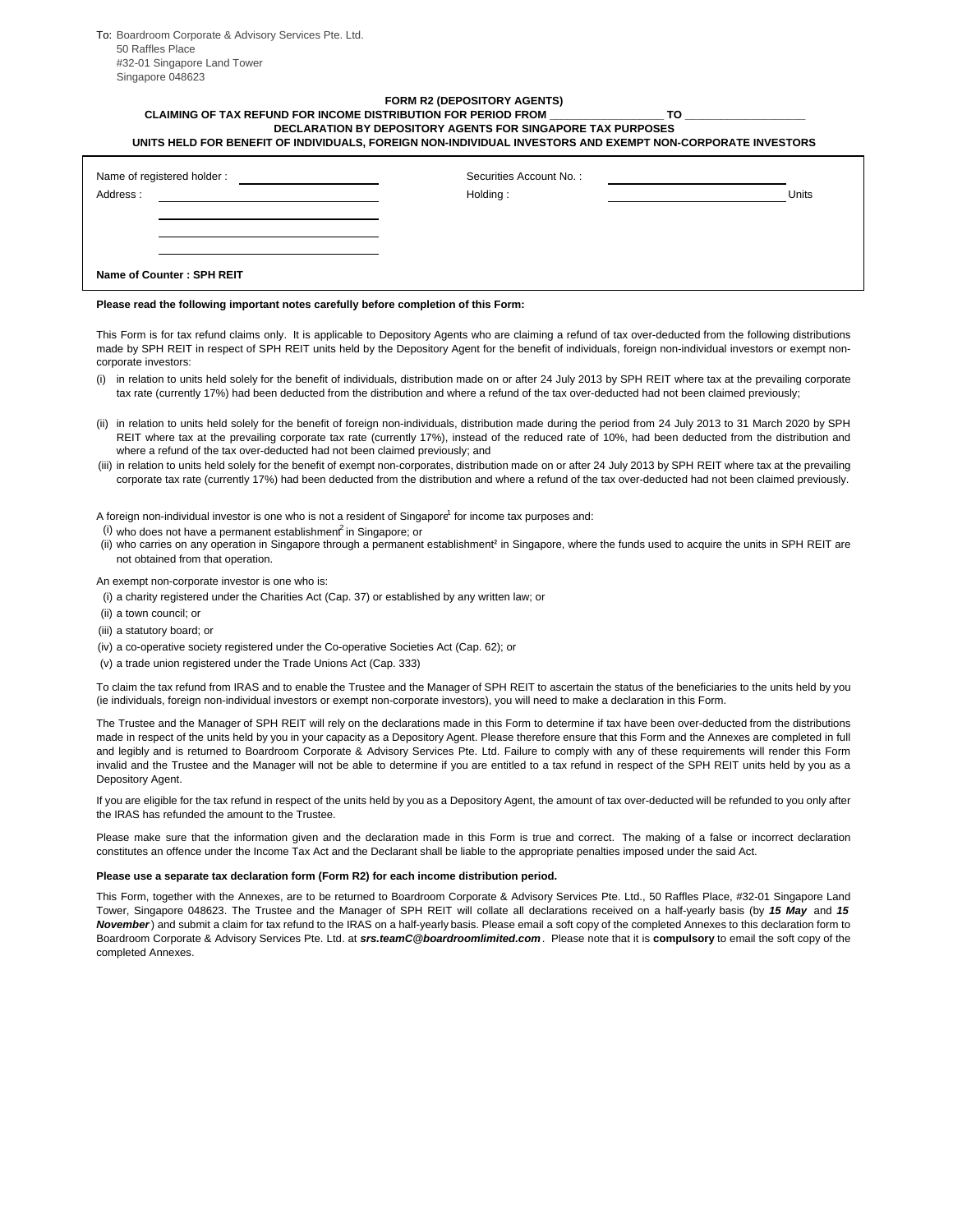| <b>Declaration</b>                                                                                                                                                                                                             |                                                                                                                                                       |                  |
|--------------------------------------------------------------------------------------------------------------------------------------------------------------------------------------------------------------------------------|-------------------------------------------------------------------------------------------------------------------------------------------------------|------------------|
| in the contract of the contract of the contract of the contract of the contract of the contract of the contract of the contract of the contract of the contract of the contract of the contract of the contract of the contrac |                                                                                                                                                       | ("the Depository |
|                                                                                                                                                                                                                                | Agent") hereby declare that the SPH REIT units registered in the name of the Depository Agent and deposited in the sub-accounts maintained with The   |                  |
|                                                                                                                                                                                                                                | Central Depository (Pte) Ltd, as listed in Annex 1 to Annex 3 to this declaration form in respect of the distribution for the period from             |                  |
|                                                                                                                                                                                                                                | belonged beneficially to persons who are individuals, foreign non-individuals and exempt non-corporates respectively and that we have not             |                  |
|                                                                                                                                                                                                                                | previously claimed a refund of the tax over-deducted. The details of each of these beneficial owners are also listed in the Annexes. We also attach   |                  |
|                                                                                                                                                                                                                                | Subsidiary Income Tax Certificates that were issued to the unit holders shown in Annex 1 to Annex 3 in respect of which the claim for refund is made. |                  |
|                                                                                                                                                                                                                                |                                                                                                                                                       |                  |
| Signature of Declarant:                                                                                                                                                                                                        | Date:                                                                                                                                                 |                  |
|                                                                                                                                                                                                                                |                                                                                                                                                       |                  |
| Contact No:                                                                                                                                                                                                                    |                                                                                                                                                       |                  |
|                                                                                                                                                                                                                                |                                                                                                                                                       |                  |

<sup>1</sup> For the purpose of the distribution, a company is not a tax resident in Singapore if the management and control of its business is exercised outside Singapore during the respective calendar year in which the distribution was made and there is no intention to change the management and control of its business to Singapore.

<sup>2</sup> Under the Singapore Income Tax Act, permanent establishment means a fixed place where a business is wholly or partly carried on including a place of management, a branch, an<br>office, a factory, a warehouse, a workshop, installation or assembly project. A unitholder shall be deemed to have a permanent establishment in Singapore if it:

(i) carries on supervisory activities in connection with a building or work site or a construction, installation or assembly project; or

(ii) has another person acting on the unitholder's behalf in Singapore who:

(a) has and habitually exercises an authority to conclude contracts;

(b) maintains stock of goods or merchandise for the purpose of delivery on the unitholder's behalf; or

(c) habitually secures orders wholly or almost wholly for the unitholder or for such other enterprises as are controlled by the unitholder.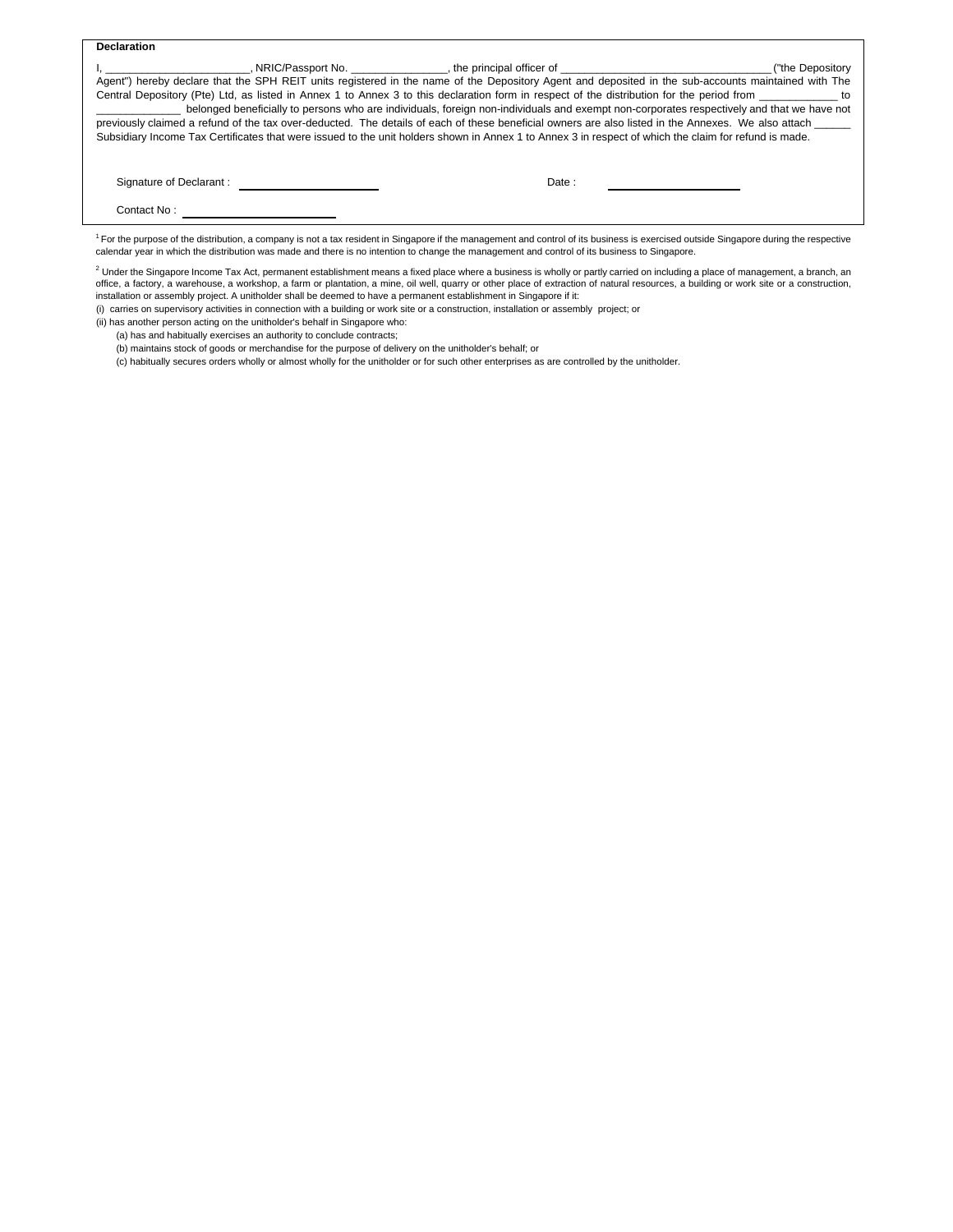#### **SPH REIT Annex 1 INCOME DISTRIBUTION FOR PERIOD \_\_\_\_\_\_\_\_\_\_\_\_\_\_\_\_\_\_\_ TO \_\_\_\_\_\_\_\_\_\_\_\_\_\_\_\_\_\_\_\_\_ STOCK COUNTER: SPH REIT**

### **Annex to Declaration Form - Individuals**

| S/No.          | Allotment<br>No. | DA | CDP Sub-Account No. | Name of beneficiary<br>holder(s) | Identification No.* | Number of units | Gross distribution<br>paid | Amount of tax<br>deducted at<br>prevailing<br>corporate tax rate | Tax to be refunded<br>at prevailing<br>corporate tax rate |
|----------------|------------------|----|---------------------|----------------------------------|---------------------|-----------------|----------------------------|------------------------------------------------------------------|-----------------------------------------------------------|
| $\overline{1}$ |                  |    |                     |                                  |                     |                 |                            |                                                                  |                                                           |
| 2              |                  |    |                     |                                  |                     |                 |                            |                                                                  |                                                           |
| 3              |                  |    |                     |                                  |                     |                 |                            |                                                                  |                                                           |
| $\overline{4}$ |                  |    |                     |                                  |                     |                 |                            |                                                                  |                                                           |
| 5              |                  |    |                     |                                  |                     |                 |                            |                                                                  |                                                           |
| 6              |                  |    |                     |                                  |                     |                 |                            |                                                                  |                                                           |
| $\overline{7}$ |                  |    |                     |                                  |                     |                 |                            |                                                                  |                                                           |
| 8              |                  |    |                     |                                  |                     |                 |                            |                                                                  |                                                           |
| 9              |                  |    |                     |                                  |                     |                 |                            |                                                                  |                                                           |
| 10             |                  |    |                     |                                  |                     |                 |                            |                                                                  |                                                           |
| 11             |                  |    |                     |                                  |                     |                 |                            |                                                                  |                                                           |
| 12             |                  |    |                     |                                  |                     |                 |                            |                                                                  |                                                           |
| 13             |                  |    |                     |                                  |                     |                 |                            |                                                                  |                                                           |
| 14             |                  |    |                     |                                  |                     |                 |                            |                                                                  |                                                           |
| 15             |                  |    |                     |                                  |                     |                 |                            |                                                                  |                                                           |
| 16             |                  |    |                     |                                  |                     |                 |                            |                                                                  |                                                           |

\* This refers to Singapore NRIC No., foreign ID No., or Passport No.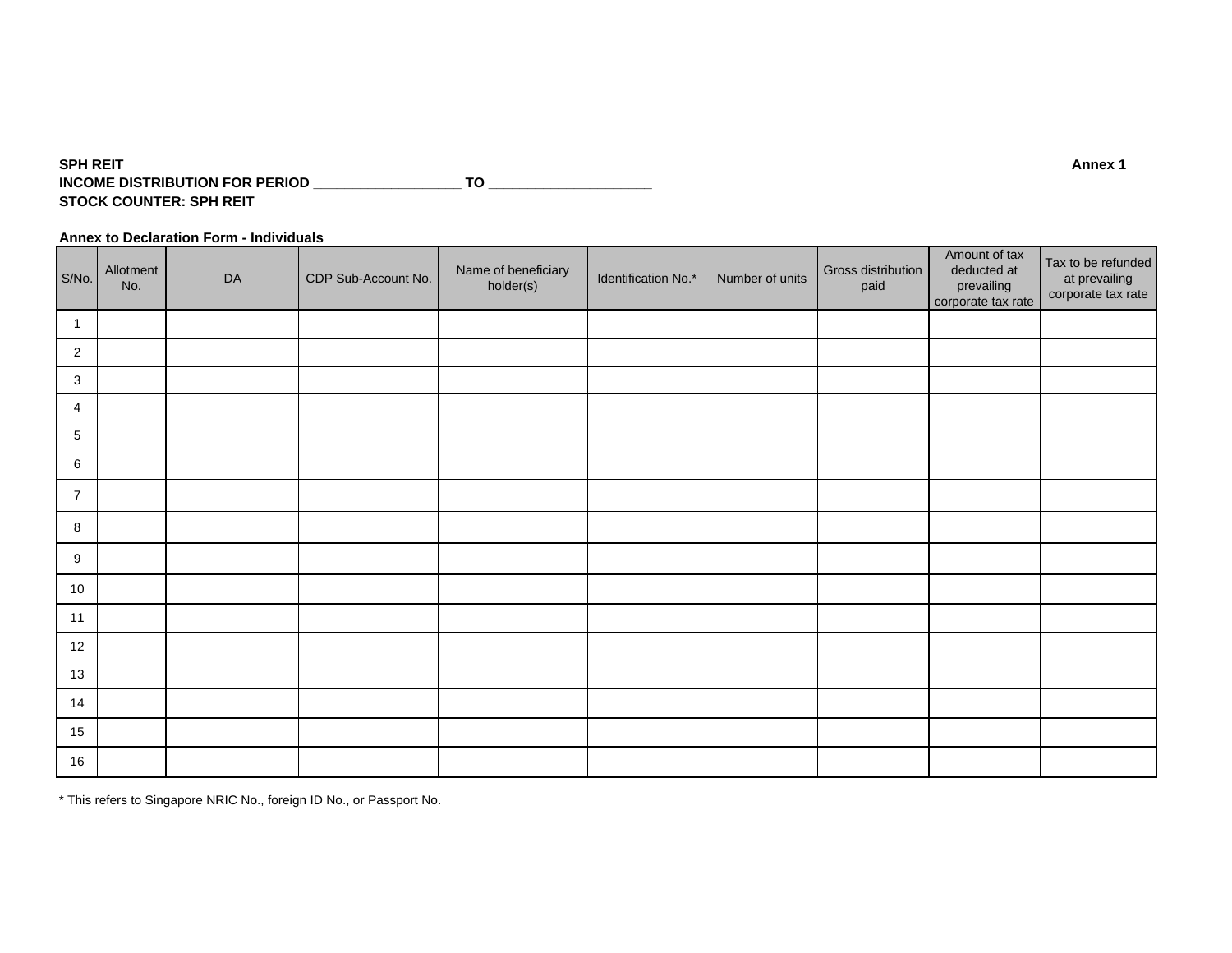#### **SPH REIT Annex 2 INCOME DISTRIBUTION FOR PERIOD \_\_\_\_\_\_\_\_\_\_\_\_\_\_\_\_\_\_ TO \_\_\_\_\_\_\_\_\_\_\_\_\_\_\_\_\_\_\_\_\_ STOCK COUNTER: SPH REIT**

**Annex to Declaration Form - Foreign Non-Individual Investors**

| S/No.          | Allotment<br>No. | DA | CDP Sub-Account No.   Name of beneficiary holder(s) | Address | Number of units | Gross distributions<br>paid (A) | Amount of tax<br>deducted at<br>prevailing corporate<br>tax rate (B) | Tax to be<br>refunded<br>$(B) - 10\%(A)$ |
|----------------|------------------|----|-----------------------------------------------------|---------|-----------------|---------------------------------|----------------------------------------------------------------------|------------------------------------------|
| $\mathbf{1}$   |                  |    |                                                     |         |                 |                                 |                                                                      |                                          |
| $\overline{2}$ |                  |    |                                                     |         |                 |                                 |                                                                      |                                          |
| 3              |                  |    |                                                     |         |                 |                                 |                                                                      |                                          |
| 4              |                  |    |                                                     |         |                 |                                 |                                                                      |                                          |
| 5              |                  |    |                                                     |         |                 |                                 |                                                                      |                                          |
| 6              |                  |    |                                                     |         |                 |                                 |                                                                      |                                          |
| $\overline{7}$ |                  |    |                                                     |         |                 |                                 |                                                                      |                                          |
| 8              |                  |    |                                                     |         |                 |                                 |                                                                      |                                          |
| 9              |                  |    |                                                     |         |                 |                                 |                                                                      |                                          |
| 10             |                  |    |                                                     |         |                 |                                 |                                                                      |                                          |
| 11             |                  |    |                                                     |         |                 |                                 |                                                                      |                                          |
| 12             |                  |    |                                                     |         |                 |                                 |                                                                      |                                          |
| 13             |                  |    |                                                     |         |                 |                                 |                                                                      |                                          |
| 14             |                  |    |                                                     |         |                 |                                 |                                                                      |                                          |
| 15             |                  |    |                                                     |         |                 |                                 |                                                                      |                                          |
| 16             |                  |    |                                                     |         |                 |                                 |                                                                      |                                          |